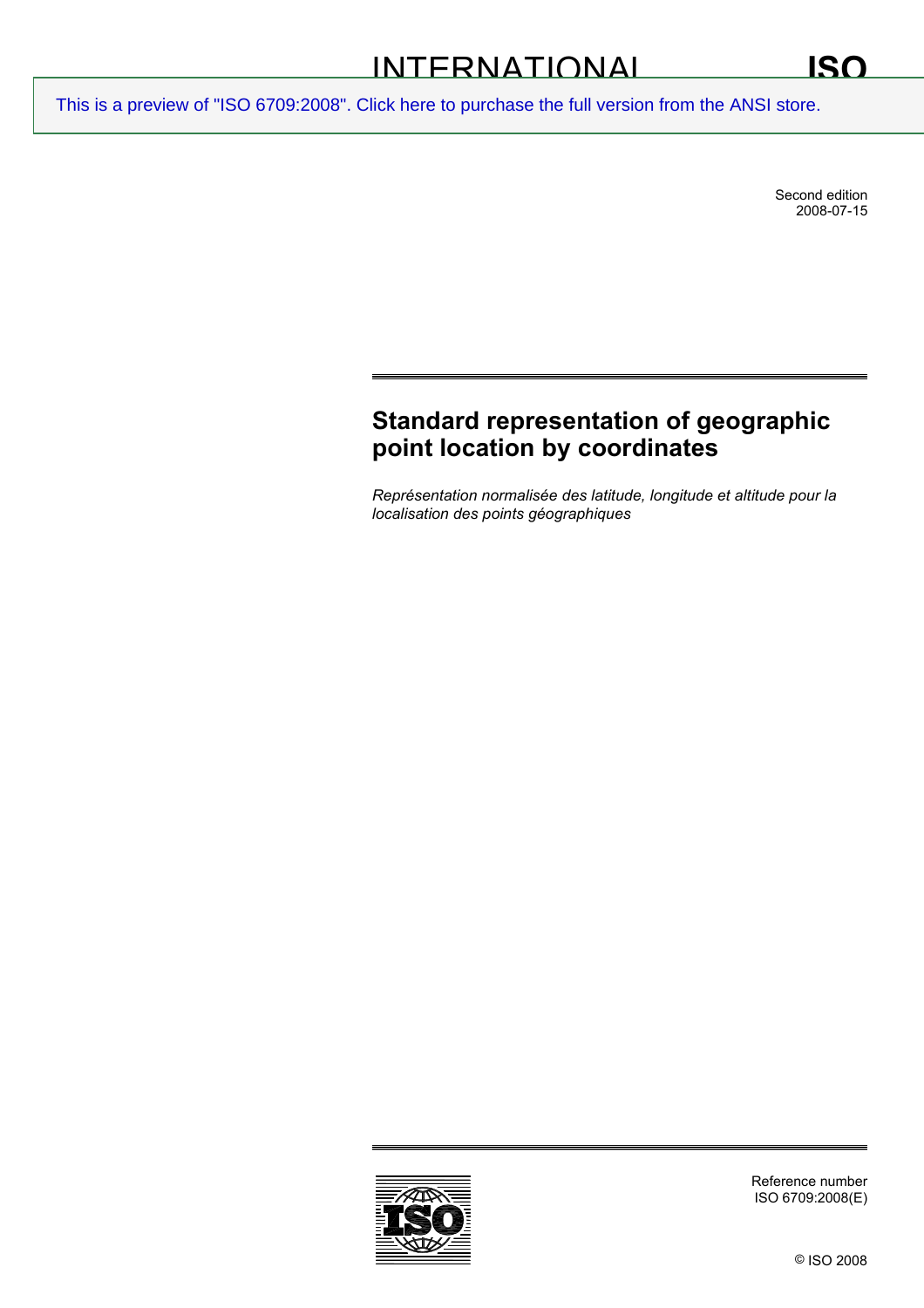#### **PDF disclaimer**

This PDF file may contain embedded typefaces. In accordance with Adobe's licensing policy, this file may be printed or viewed but shall not be edited unless the typefaces which are embedded are licensed to and installed on the computer performing the editing. In downloading this file, parties accept therein the responsibility of not infringing Adobe's licensing policy. The ISO Central Secretariat accepts no liability in this area.

Adobe is a trademark of Adobe Systems Incorporated.

Details of the software products used to create this PDF file can be found in the General Info relative to the file; the PDF-creation parameters were optimized for printing. Every care has been taken to ensure that the file is suitable for use by ISO member bodies. In the unlikely event that a problem relating to it is found, please inform the Central Secretariat at the address given below.



### **COPYRIGHT PROTECTED DOCUMENT**

#### © ISO 2008

All rights reserved. Unless otherwise specified, no part of this publication may be reproduced or utilized in any form or by any means, electronic or mechanical, including photocopying and microfilm, without permission in writing from either ISO at the address below or ISO's member body in the country of the requester.

ISO copyright office Case postale 56 • CH-1211 Geneva 20 Tel. + 41 22 749 01 11 Fax + 41 22 749 09 47 E-mail copyright@iso.org Web www.iso.org

Published in Switzerland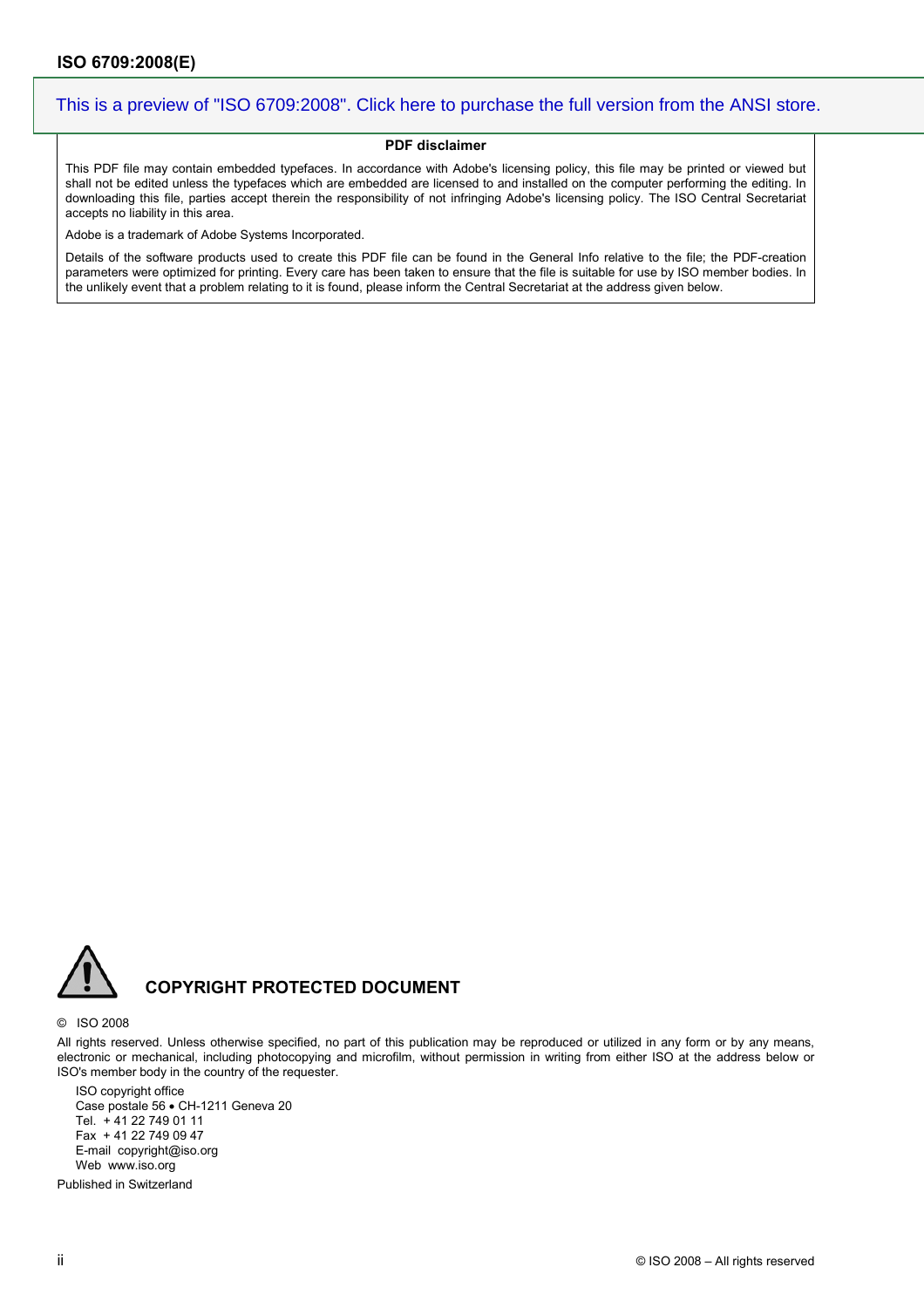## **Contents**

| 1                                                  |                                                                                           |  |
|----------------------------------------------------|-------------------------------------------------------------------------------------------|--|
| $\mathbf{2}$                                       |                                                                                           |  |
| 3                                                  |                                                                                           |  |
| 4                                                  |                                                                                           |  |
| 5                                                  |                                                                                           |  |
| 6<br>6.1<br>6.2<br>6.3<br>6.4<br>6.5<br>6.6<br>6.7 |                                                                                           |  |
| $\overline{7}$<br>7.1<br>7.2<br>7.3                |                                                                                           |  |
|                                                    |                                                                                           |  |
|                                                    |                                                                                           |  |
|                                                    | Annex C (normative) UML description for representation of geographic point locations  12  |  |
|                                                    | Annex D (informative) Representation of latitude and longitude at the human interface  17 |  |
|                                                    |                                                                                           |  |
|                                                    |                                                                                           |  |
|                                                    |                                                                                           |  |
|                                                    |                                                                                           |  |
|                                                    |                                                                                           |  |
|                                                    |                                                                                           |  |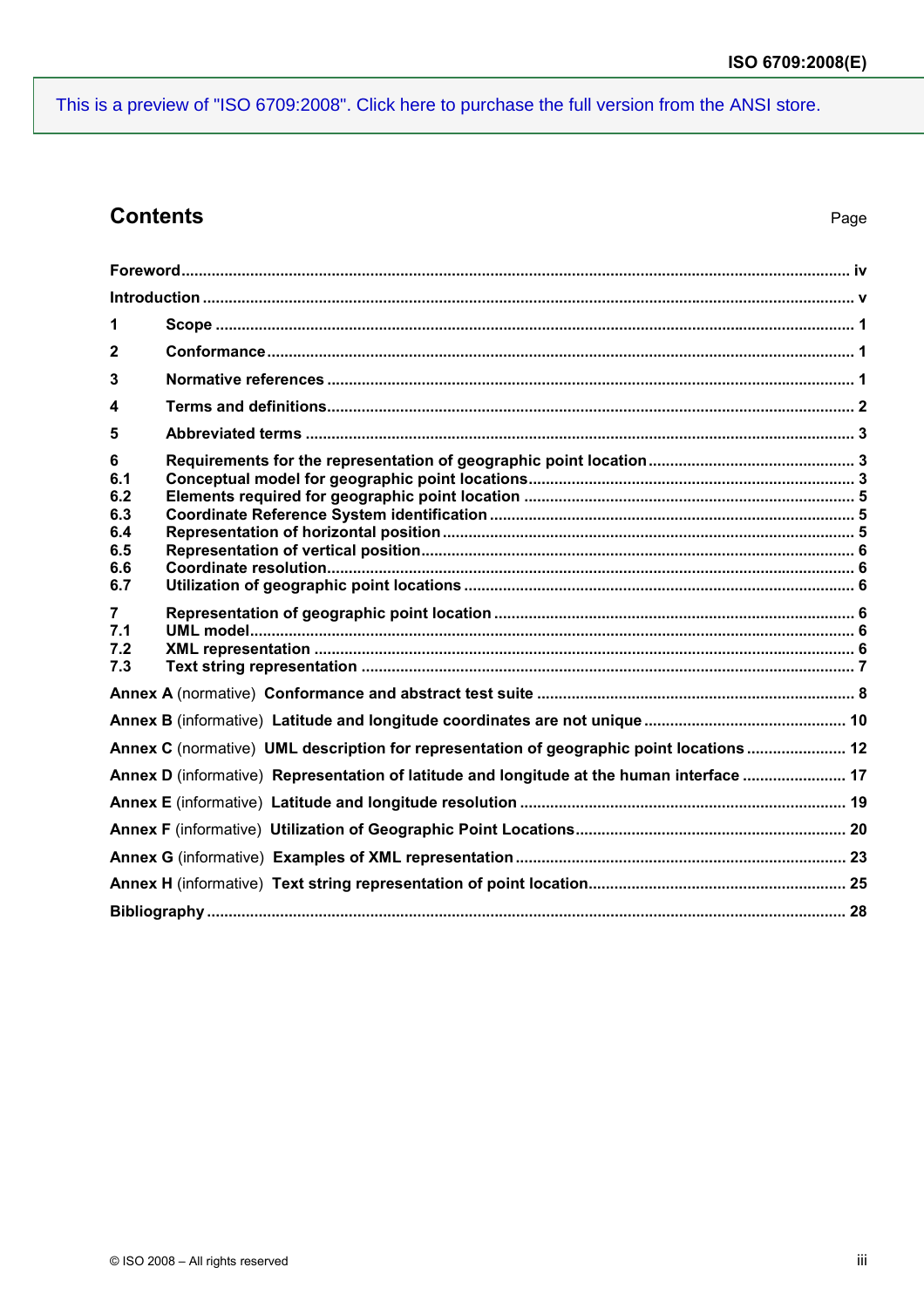## **Foreword**

ISO (the International Organization for Standardization) is a worldwide federation of national standards bodies (ISO member bodies). The work of preparing International Standards is normally carried out through ISO technical committees. Each member body interested in a subject for which a technical committee has been established has the right to be represented on that committee. International organizations, governmental and non-governmental, in liaison with ISO, also take part in the work. ISO collaborates closely with the International Electrotechnical Commission (IEC) on all matters of electrotechnical standardization.

International Standards are drafted in accordance with the rules given in the ISO/IEC Directives, Part 2.

The main task of technical committees is to prepare International Standards. Draft International Standards adopted by the technical committees are circulated to the member bodies for voting. Publication as an International Standard requires approval by at least 75 % of the member bodies casting a vote.

Attention is drawn to the possibility that some of the elements of this document may be the subject of patent rights. ISO shall not be held responsible for identifying any or all such patent rights.

ISO 6709 was prepared by Technical Committee ISO/TC 211, *Geographic information/Geomatics*.

This second edition cancels and replaces the first edition (ISO 6709:1983), which has been technically revised.

The first edition provided for the representation of latitude and longitude for geographic point locations. This second edition extends the use of the representation to applications requiring latitude or longitude values to be quoted separately, for example when quoting a difference in two meridian values. It also extends the representation of latitude and longitude to allow the values for each to be held in separate numeric fields.

This second edition additionally provides for the representation of horizontal point location by coordinates other than latitude and longitude, and makes provisions for a variable-length format which has the flexibility to cover these various requirements. It also includes provisions for heights and depths.

This second edition is primarily intended for data interchange between computer systems. Informative Annex D, which summarises the different requirements at the human interface, has been added.

The first edition used the term *altitude* to describe vertical position. This International Standard uses the more general term height and also allows for vertical location to be described as *depth*.